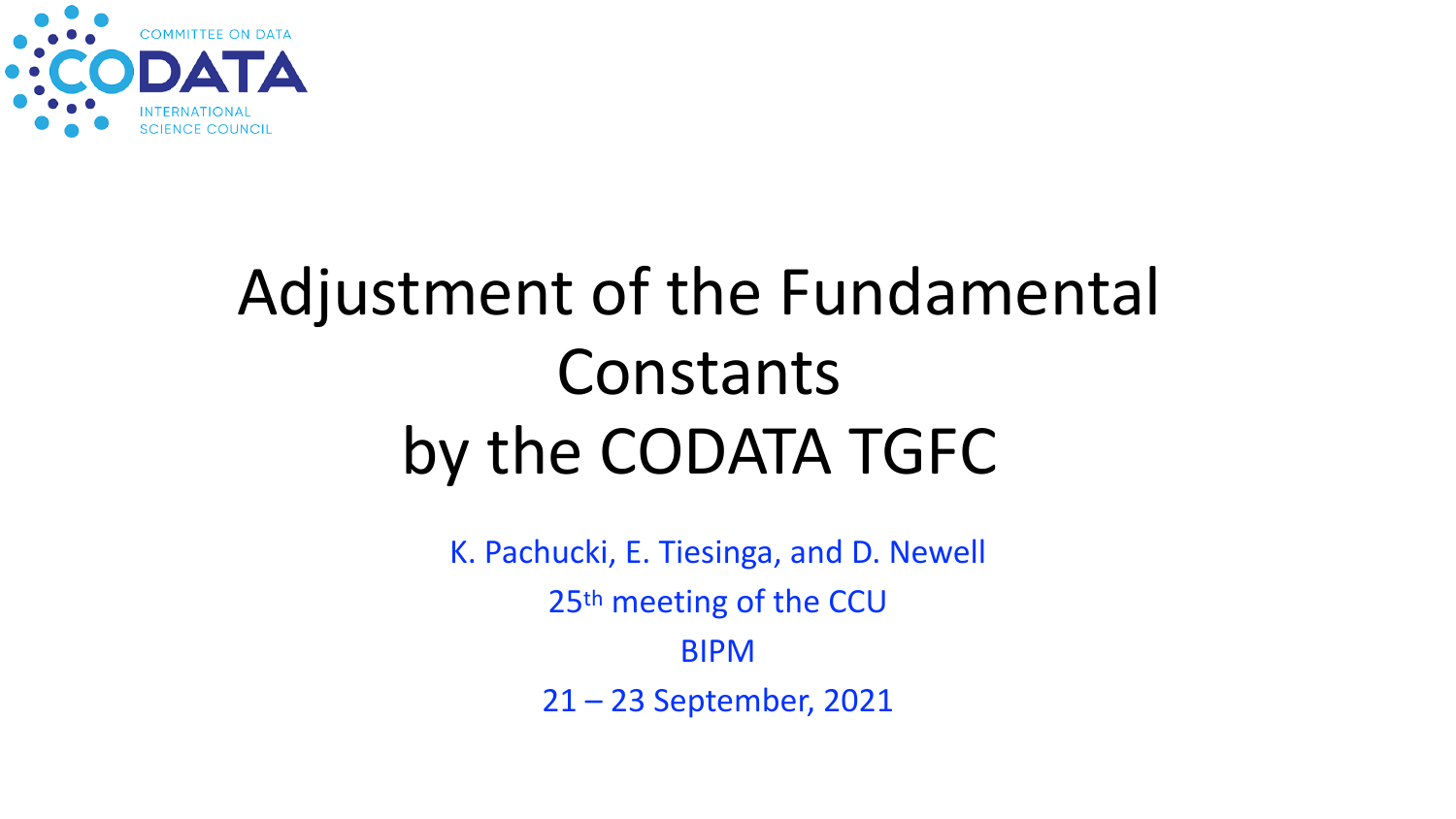

## Summary and Outline

- o Memorandum of Understanding between CODATA/TGFC and the BIPM is in last stages of being approved.
- $\circ$  Impact of a redefinition of the second on the determination of the constants
- $\circ$  Highlights of the 2018 adjustments of fundamental constants.
- o Some latest developments, since the previous deadline 31 Dec 2018.
- o Deadline for data for the next adjustment is 31 December 2022.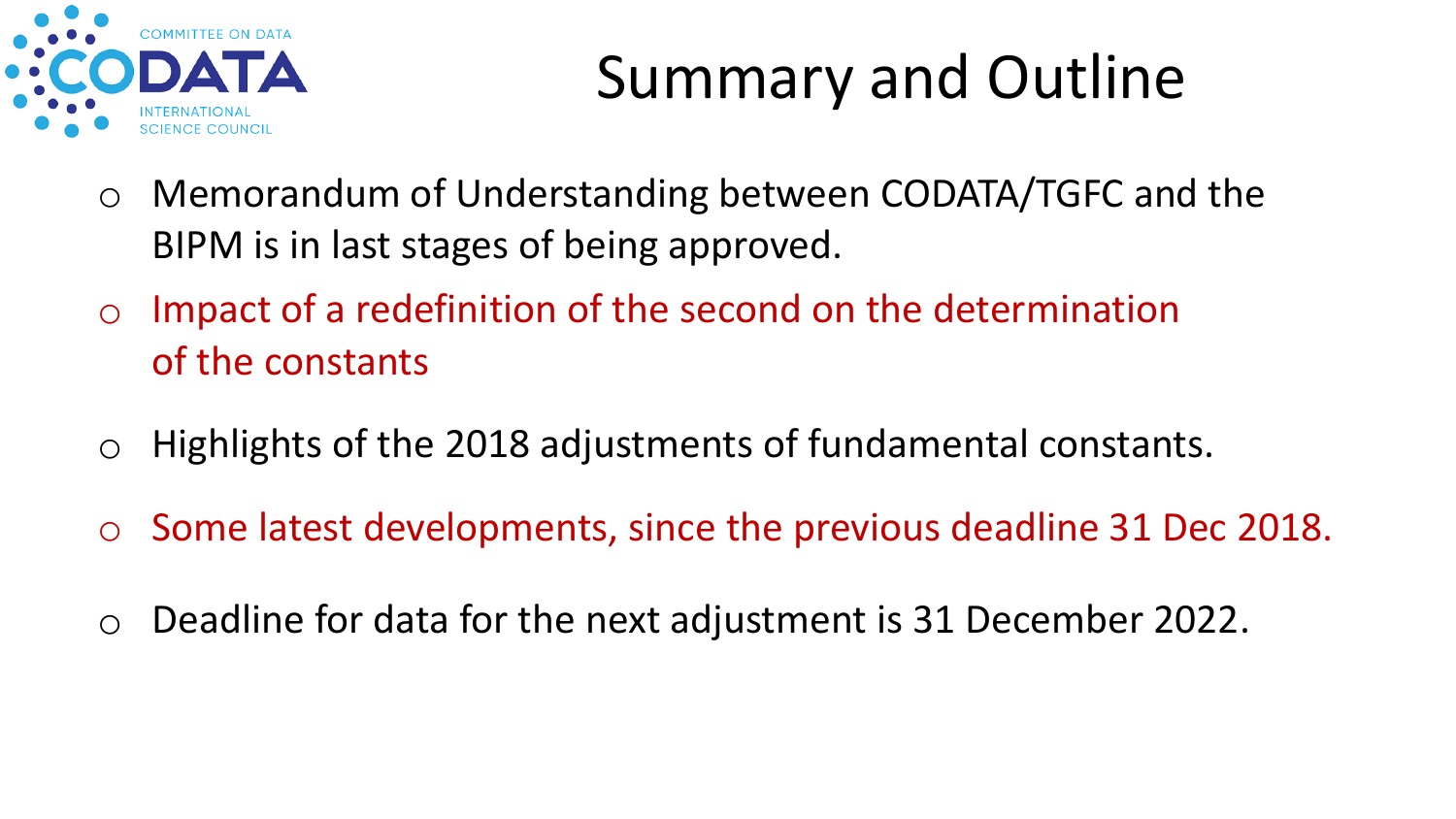

### Redefinition of the second

oD. Newell, member of our TGFC is the External Contributor to the CCTF Task Force group B for redefining the second.

 $\circ$  The TGFC is formulating a formal statement on the impact of redefining the second

#### In brief

- $\checkmark$  At this time, we do not anticipate any impact on the work of the task group.
- ✓ The relative uncertainties of the fundamental constants are significantly larger than that of the current time standard based on the atomic cesium clock.
- ✓ Caveat: This statement does not necessarily hold for the most accurate experimental data that enters the adjustment of the constants.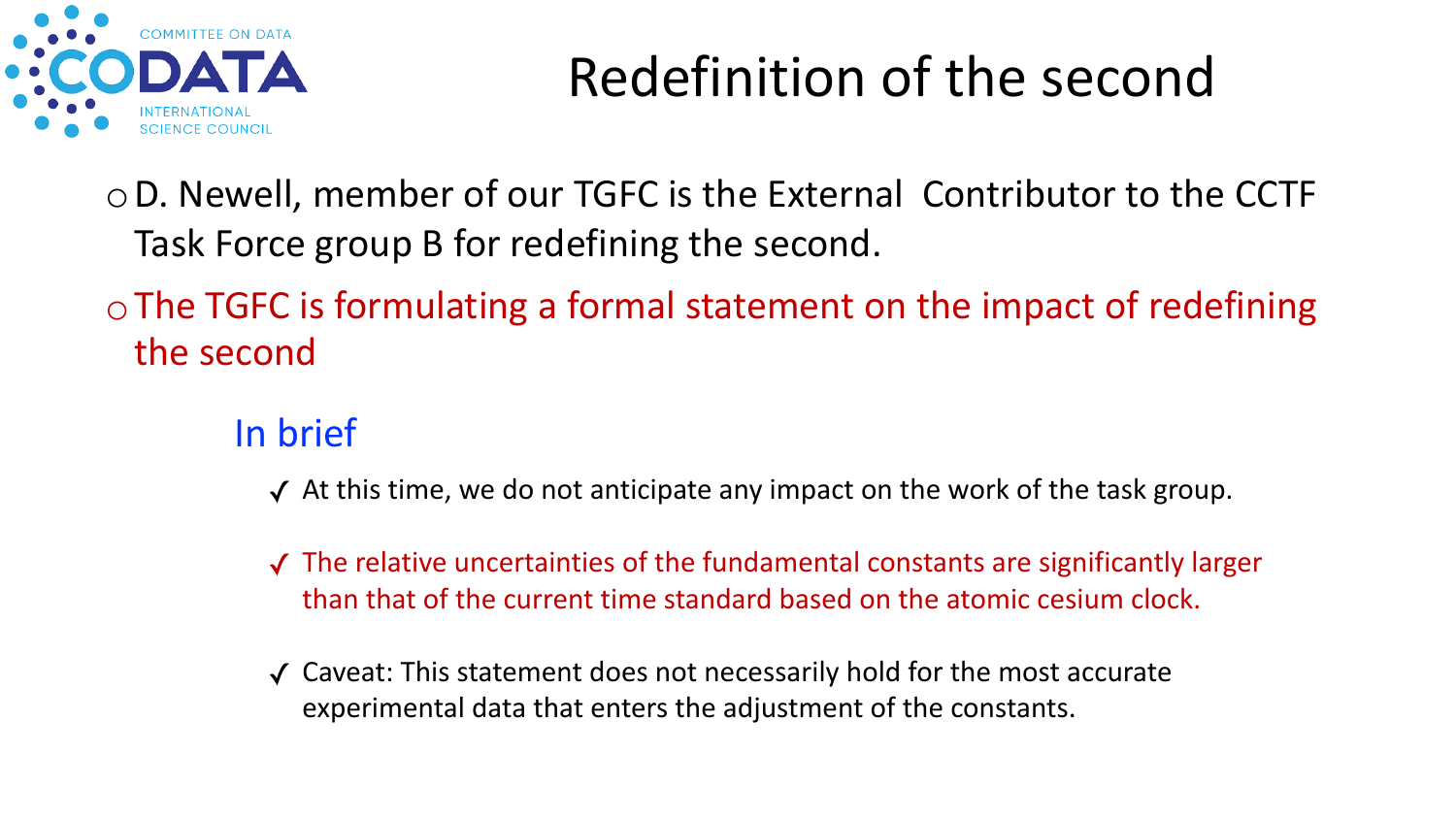

## Highlights of the 2018 adjustment

 $\circ$  We are in the new regime where c,  $\hbar$ , e, and k are exact in SI.

 $\circ$  Electro Magnetic constants  $\mu_0$  and  $\varepsilon_0$  are no longer exact. In fact,

 $\mu_0 = 4\pi 10^{-7} \times 1.000\,000\,000\,55(15)$ 

 $\circ$  The molar mass of 12-Carbon is no longer exact. In fact,

 $M(^{12}C) = 12 \times (1 - 3.5(3.0) \times 10^{-10})$  g mol<sup>-1</sup>

o We observe no ``problems'' after three years since their introduction.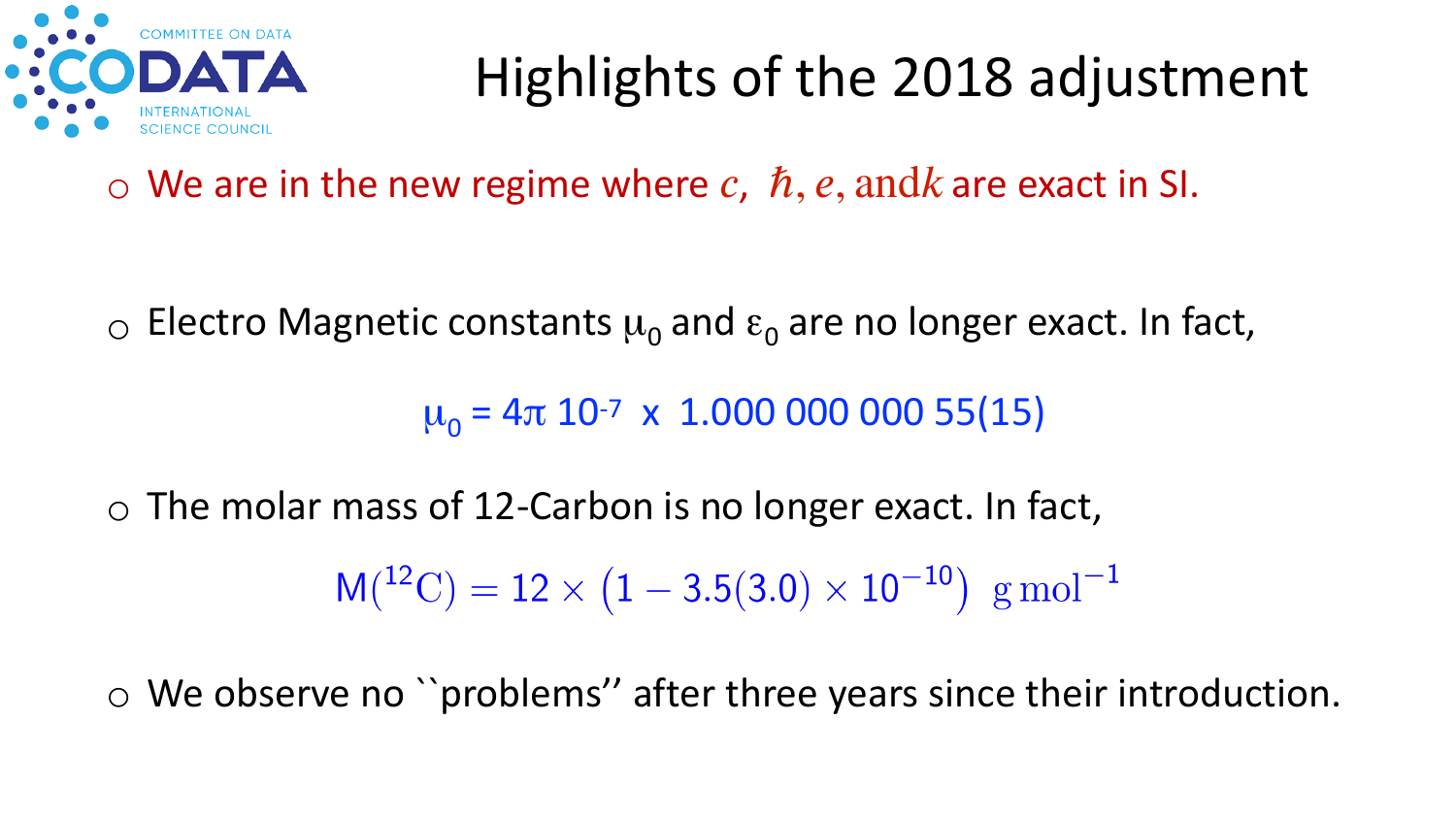

### Usage of the CODATA/TGFC fundamental constant website

#### o Usage data of fundamental constants at http://physics.nist.gov/constants

✓ A larger symbol implies more requests

g<sub>n</sub> is earth's gravitational acceleration

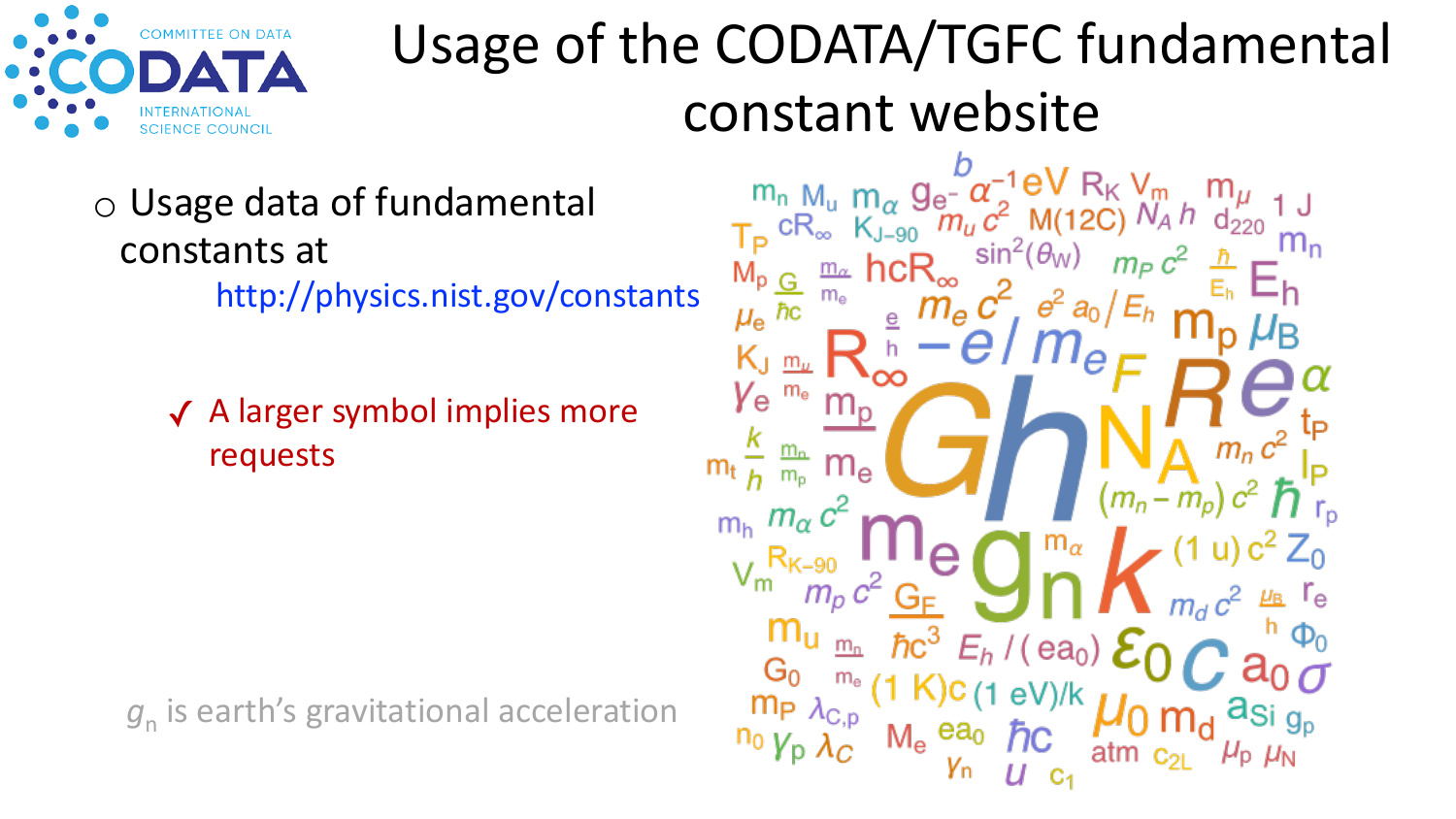

### Relevance for science

#### o The latest value of the finestructure constant  $\alpha$  [LKB, 2020] has a fractional unc. of 81 x 10-12

- $\sqrt{\alpha}$  reflects the strength of the Coulomb potential in natural units
- o Value has improved exponentially over time.
- o True for most constants. This indicates the liveliness of the field of fundamental constants and its relevance.

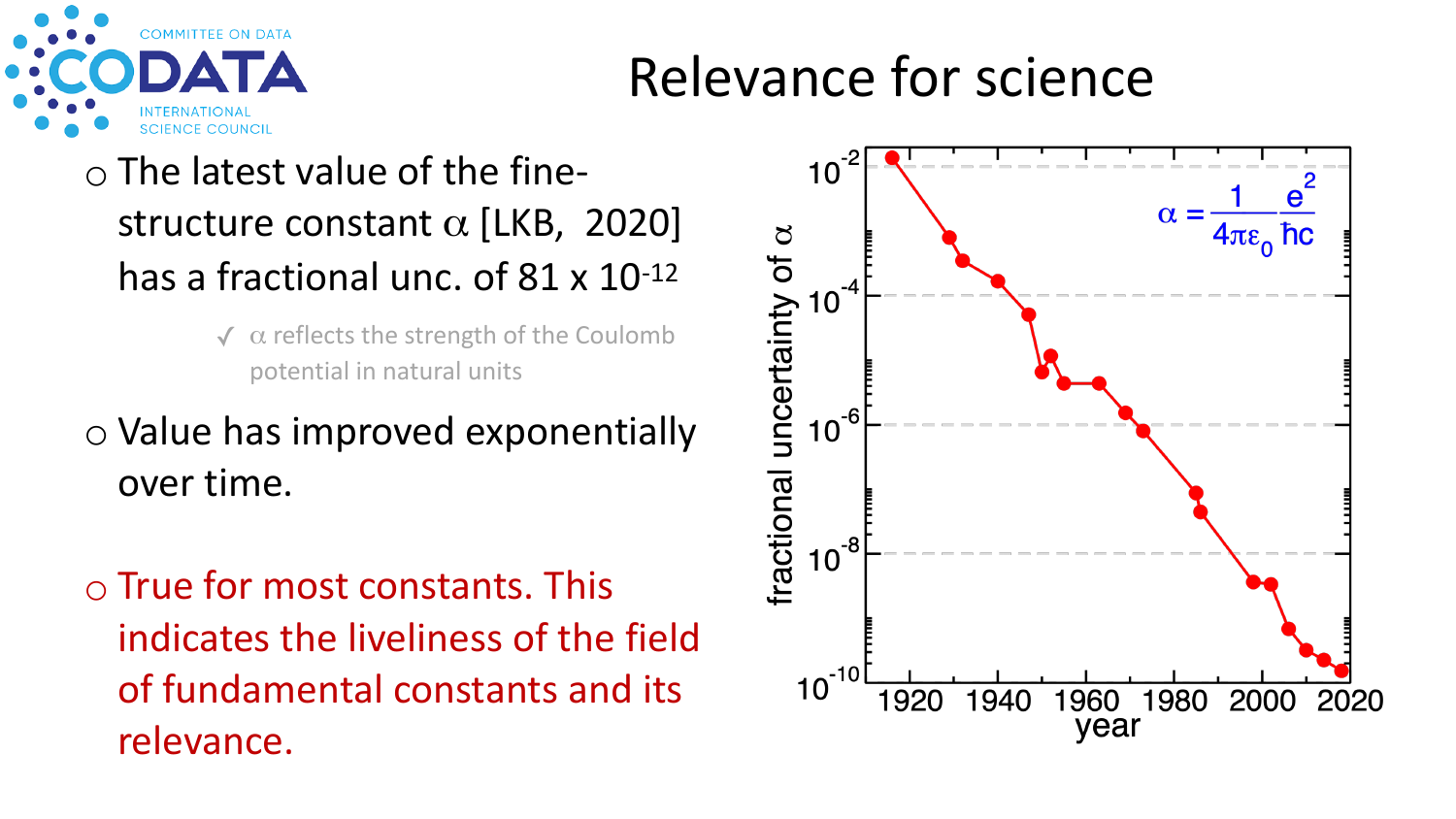

## Persistent and marginal inconsistencies

o Newton's Gravitational constant

Uncontrolled systematic uncertainties among experiments

- o Fine-structure constant determinations differ by more than 2 sigma
- $\circ$  Data on mass of the proton is inconsistent by far more than 2 sigma
- $\circ$  The theoretical and experimental value for the g-factor of the muon are so inconsistent that we do not use the theory.

✓ In 2018 only one experiment was available.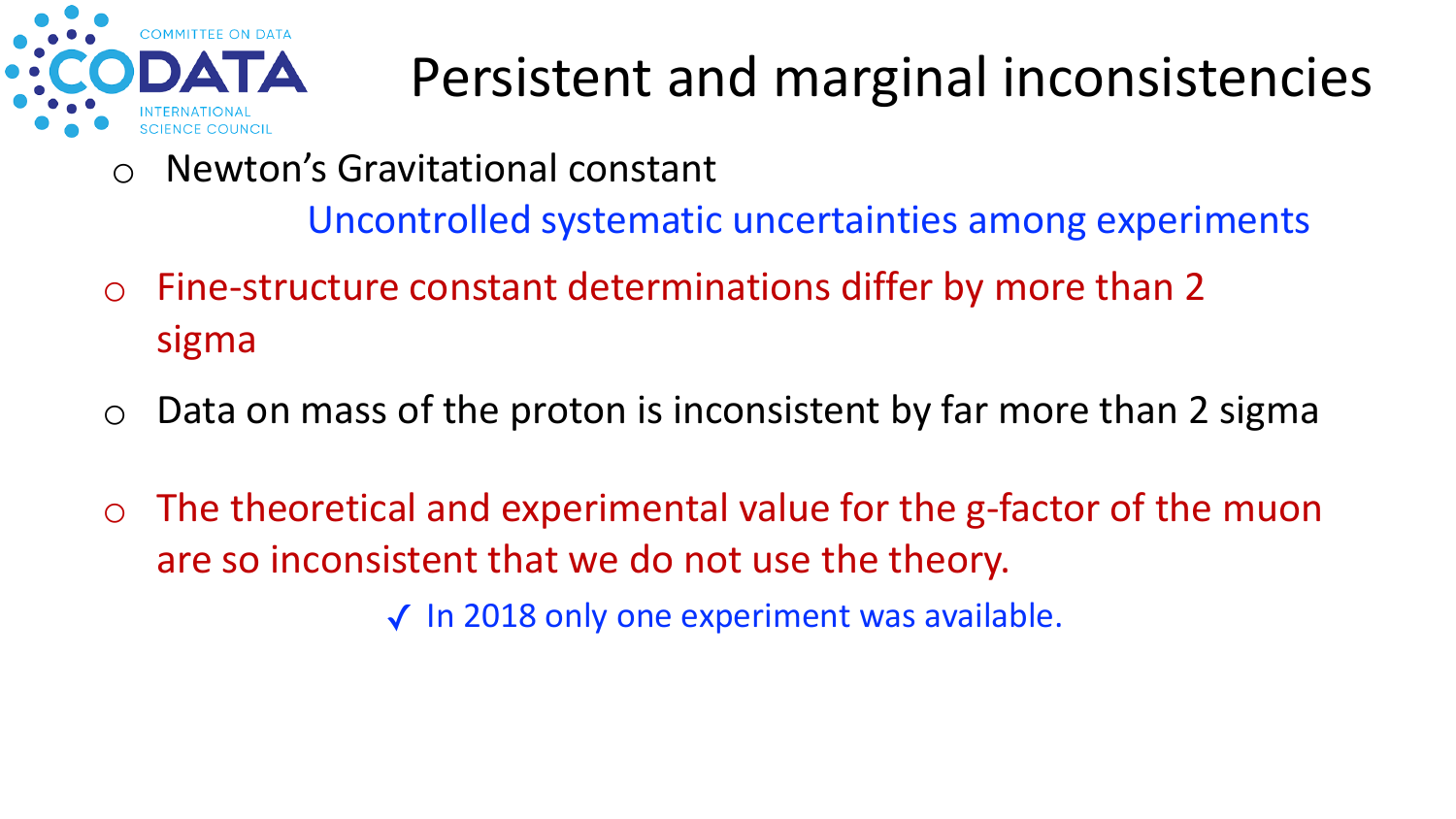

### Recent developments

o A new measurement of the *muon* magnetic moment became available

 $\checkmark$  It has similar uncertainty as the old experiment and is consistent with it.

o Four values for the proton and deuteron mass have been reported

✓ Two are based on a novel method: spectroscopy of molecular HD+

- o Two measurements of hydrogen and deuterium transition frequencies have been published.
- $\circ$  The theory for the hydrogen energy levels and that for the g-factor of the bound electron keep improving.
- $\circ$  The task group plans to add "new" constants to its purview in order to keep up with the newest research directions.

That is, all electromagnetic moments of the lightest nuclei.